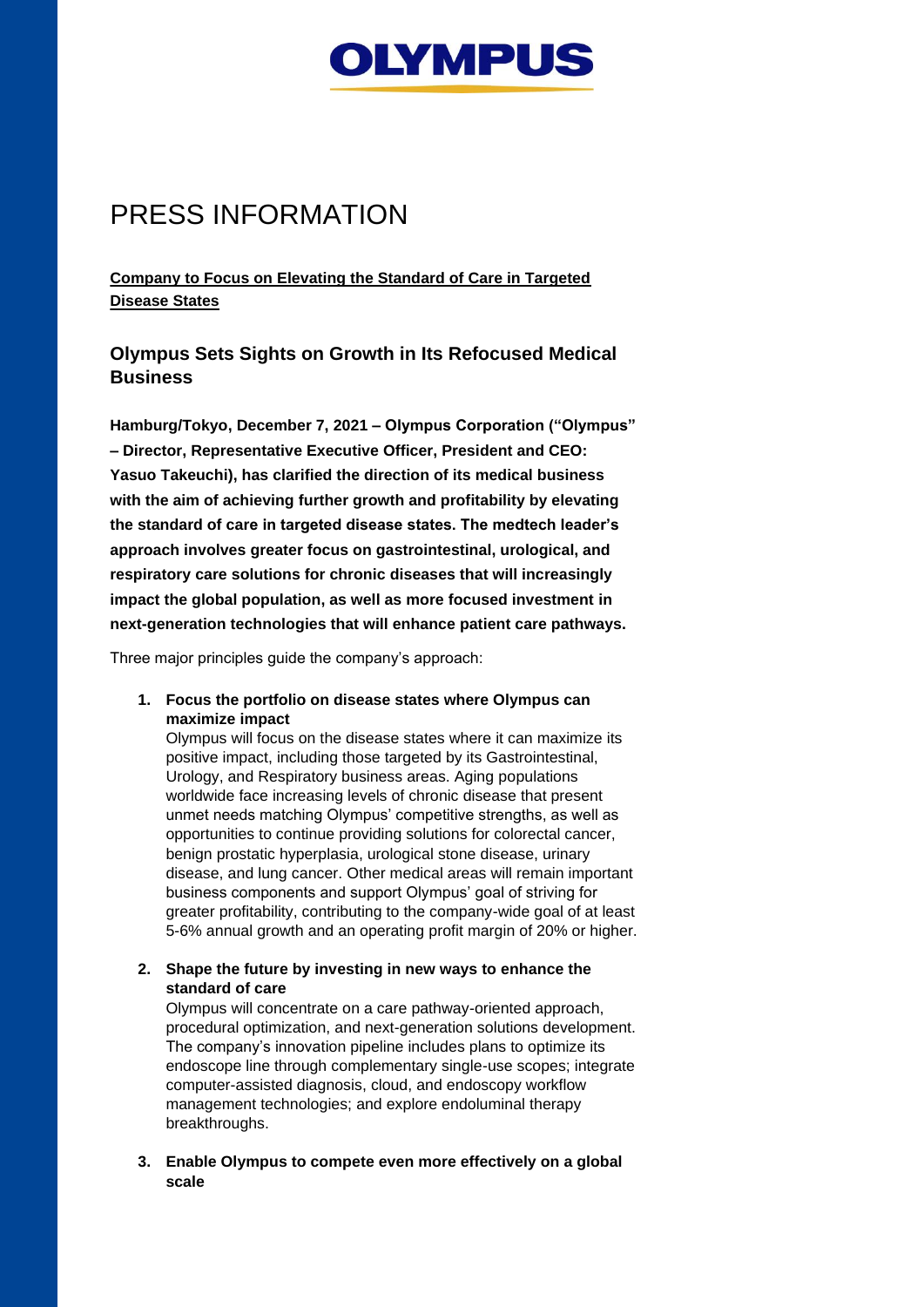

The company's approach includes enabling factors, such as an expanded global R&D network, stronger Medical and Scientific Affairs, and a more centralized Quality Assurance and Regulatory Affairs function. Merger and acquisition momentum is expected to stay strong via the Olympus business development function, which drove significant acquisitions over the past 2 years. Additionally, the new Olympus wholly owned corporate venture capital fund will prioritize early-stage investments and aim to stimulate nextgeneration innovations.

Olympus' new direction comes on the back of strong half-year figures, including a record operating profit margin of 18.5% and strong year-on-year growth of 31%, as announced on November 5. Medical business revenue is expected to reach a record high for fiscal year 2022. Olympus also reiterated its goal of operating with a 20%-plus profit margin and a midterm annual growth rate of 5-6% in fiscal year 2023.

Since 2019, Olympus has completed the sale of its Imaging business and announced the impending transition of its Scientific Solutions business into a newly established, wholly owned subsidiary. A package of operational changes brought about enhancements in efficiency, profitability, R&D processes, and customer care.

"We are witnessing stunning changes to the global healthcare industry due to the aging of populations, the rise of chronic diseases, integration of digital technologies, health and biotech advancements and a growing emphasis on less-invasive treatments," said Yasuo Takeuchi, President and CEO of Olympus. "With the successful transformation of Olympus since 2019, we have become a global medtech leader. Today we have unveiled a unifying value creation direction that is designed to elevate the standard of care, optimize the treatment journey for patients and healthcare professionals, and benefit all stakeholders, while accelerating our ability to deliver on the profitability and growth targets we have set."

## **About Olympus**

Olympus is passionate about creating customer-driven solutions for the medical, life sciences, and industrial equipment industries. For more than 100 years, Olympus has focused on making people's lives healthier, safer and more fulfilling by helping to detect, prevent, and treat disease; furthering scientific research; and ensuring public safety. As a leading medical technology company, our Medical business uses innovative capabilities in medical technology, therapeutic intervention, and precision manufacturing to help healthcare professionals deliver diagnostic, therapeutic, and minimally invasive procedures to improve clinical outcomes, reduce overall costs, and enhance the quality of life for patients. Olympus' Medical portfolio includes endoscopes, laparoscopes, and video imaging systems, as well as surgical energy devices, customer solutions, medical services, and a wide range of endotherapy instruments for endoscopic and therapeutic applications. For more information, **visit www.olympus-global.com and follow our global Twitter account: @Olympus\_Corp**

**For questions or additional information, please contact:**

**Europe, Middle East and Africa** Matthias Gengenbach